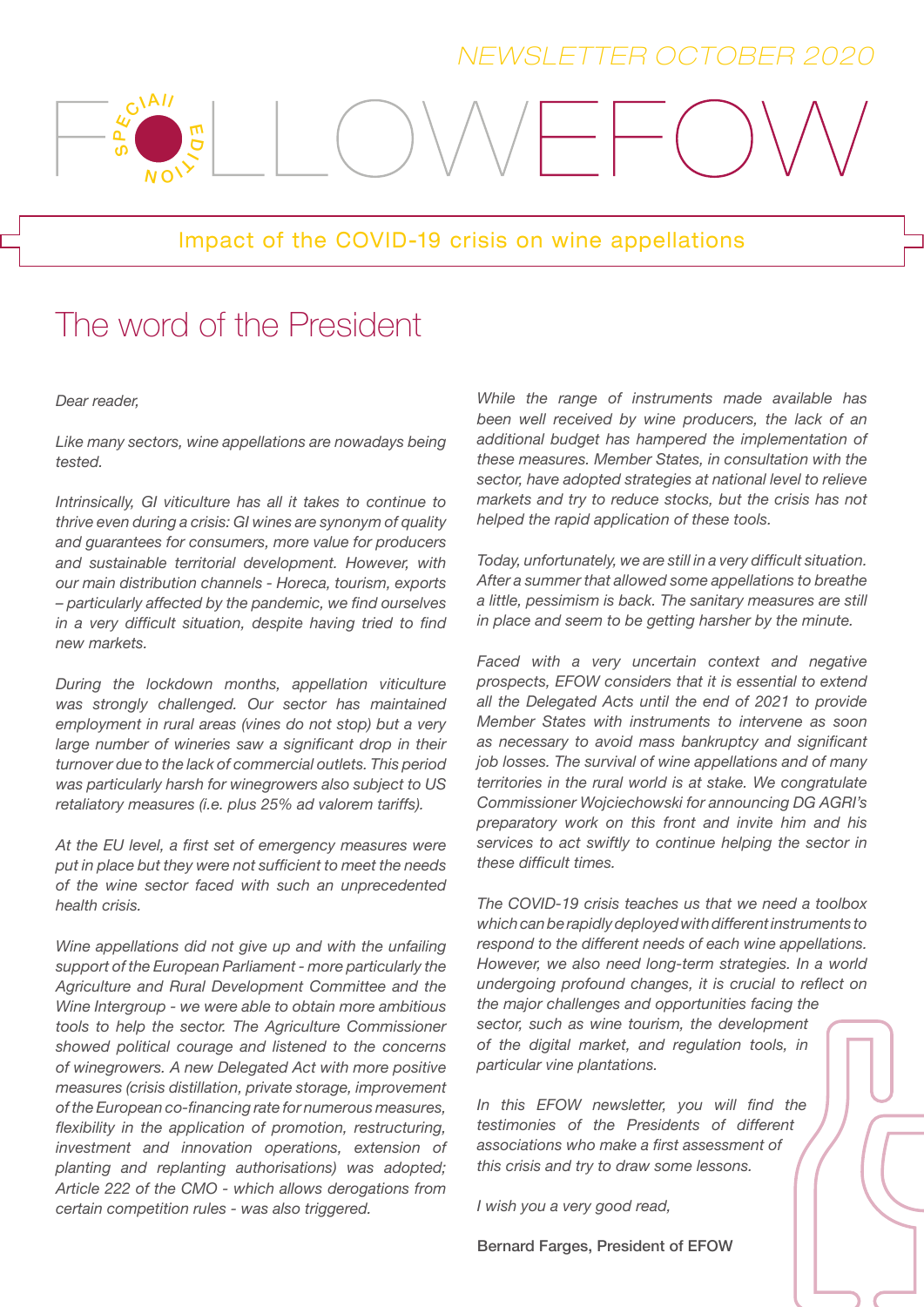

### Interview FRANCE Mr. Bernard Farges, President of CNAOC

#### What were the immediate consequences of the COVID-19 pandemic on French GI wines?

The most striking phenomenon was of course the closure of cafés, hotels and restaurants and a very slow recovery during the summer period. We have estimated the losses at about 1.5 billion euros for the closure alone of the HORECA sector, a loss of 5 to 7% of the annual

turnover of the sector. On the one hand, the French have not "brought home" their usual consumption of PDO wines, and on the other hand we have observed an increase in the purchase of bag-in-box wines in the PGI segment. The strongest negative effects were felt by the PDO sparkling wine segment. Not many are in a mood to celebrate! The effects of the pandemic, with the slowdown of international trade in general, will bring about an increase of stocks that we estimate at 20%. But this will vary greatly depending on wine regions and operators. The crisis is far from over.

#### What measures were implemented by your Government to mitigate the COVID-19 crisis?

To date, only voluntary crisis distillation has been implemented. Most of the support has come from the remaining funds of our Wine National Support Programme. We have distilled 2.6 million hectolitres. We fear in certain regions that structural issues will now arise given all the negative factors that are accumulating. The US 25% ad valorem retaliatory tariffs associated with this crisis put us in a difficult situation and it will take a long time to regain our positions.

#### What further measures should be taken at the EU level to help the sector?

The availability of a crisis fund would have been appropriate to avoid taking money from our programmes. Nevertheless, this crisis should be an opportunity to continue working towards the simplification of EU measures in general. Above all, in the coming months we will have to collectively re-examine the competition rules that apply to our sector. How can we ask producers to respect demanding product specifications and to further green production method, if there are no measures to prevent prices from collapsing?



### Interview **ITALY** Mr. Riccardo Ricci Curbastro, President of Federdoc

What were the immediate consequences of the COVID-19 pandemic on Italian GI wines?

The Italian wine sector has undoubtedly suffered significant losses due to the travel restrictions and the halt of the HORECA channel. This particularly affected wine appellations as their major distribution outlets became suddenly inaccessible. The situation was further aggravated as direct selling was also suspended and all

oenotouristic activities had to close. There was a significant boom in wine sales in supermarkets and also via e-commerce but this did not affect positively small and medium sized wine makers as the European framework on excise duties is still not harmonised and distance selling remains a major challenge for such operators. One of the most pressing issue was the need of liquidity as there were important stocks in the cellar which could not be place in the market.

#### What measures were implemented by your Government to mitigate the COVID-19 crisis?

The Italian wine sector has tried to develop, in synergy with our Ministry, innovative solutions which could effectively help wine producers. First, we decided to finance the reduction of our PDO wine yields, thus maintaining and enhancing our quality standards. Another important and concrete step was the definition of an instrument aimed at providing operators with liquidity by using the stocks in our cellars as guarantee to banks.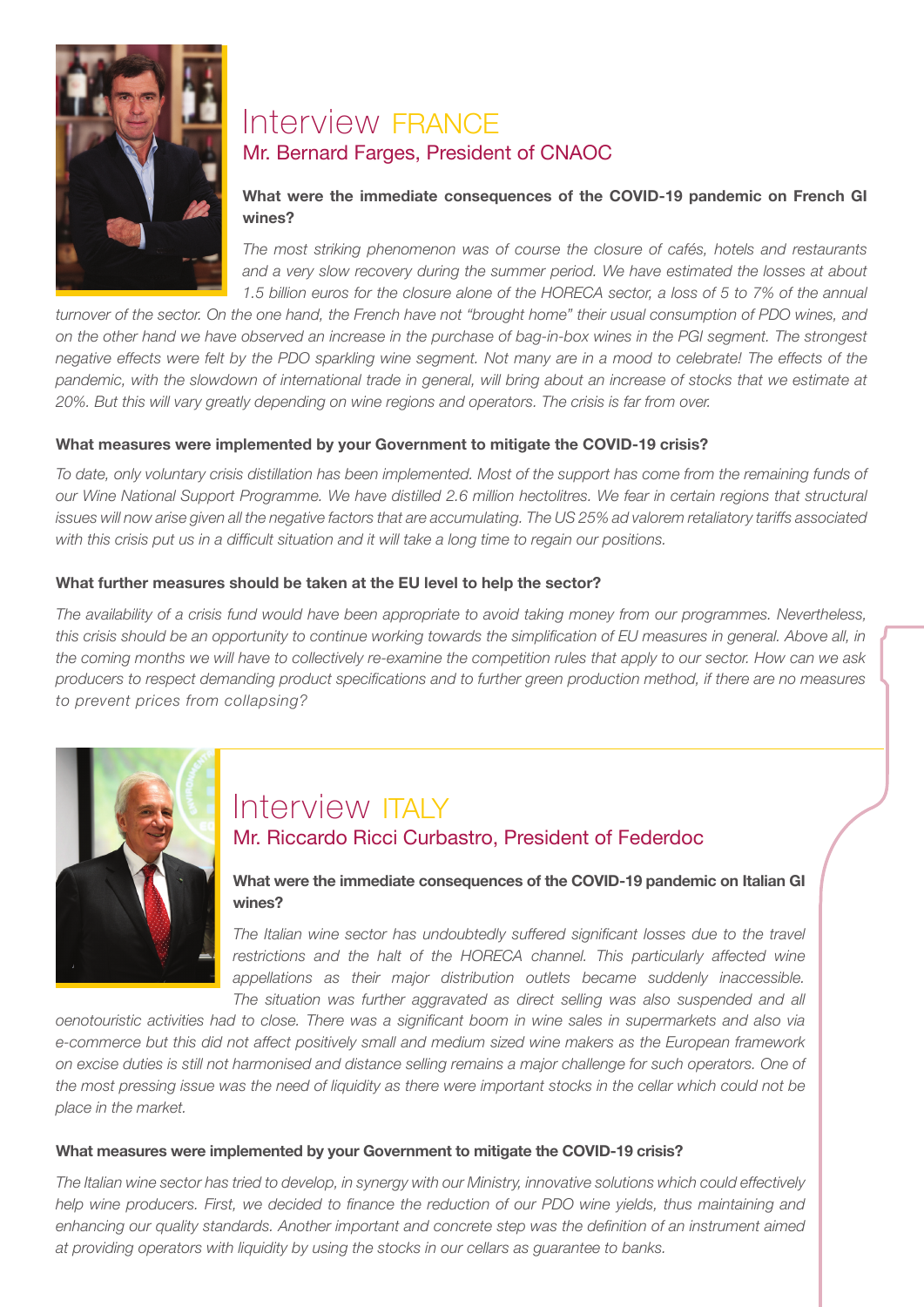#### What further measures should be taken at the EU level to help the sector?

The sector has suffered a severe backlash and we believe it is necessary to relaunch the economy. We therefore expect the maintenance of all the flexibilities and market measures granted by the European Institutions. More specifically, the maintenance of the higher co-financing rates and all the flexibilities linked to promotional activities which are the backbone of any strategy to restart our economies and bring new dynamism to our appellations



### Interview SPAIN Mr. David Palacios, President of CECRV

#### What were the immediate consequences of the COVID-19 pandemic on Spanish GI wines?

In Spain, wine appellations were the wine category most affected by the drop of activity and closure of the HORECA and tourism sectors. The closure on these channels, which generate a significant part of our revenue and help us position ourselves on value and quality, has led

to a contraction in the demand of our products at the national level. Fortunately, exports, food retail sales and e-commerce have performed better than expected in the current scenario and have partly cushioned the fall in revenue. Nevertheless, they have not compensated for the losses mentioned above.

#### What measures were implemented by your Government to mitigate the COVID-19 crisis?

In Spain, the Government activated extraordinary supply reduction measures, namely three: crisis distillation, private storage and green harvesting. They were financed by funds earmarked for measures in our wine national support programme. The sector did not receive any further support via State Aid. Spain also implemented several flexibilities provided by EU rules with regard to measures such as promotion in third countries, investments and restructuring/conversion of vineyards.

Following the implementation of these support measures, we can draw some initial conclusions. First, the extraordinary measures were clearly necessary as the applications were much higher than the volumes, areas and amounts available. Second, there was a clear mismatch between the situation needing intervention and the scope of the measures. In fact, although wine appellations were the most affected by the crisis, table wines consumed most of the available funds. We believe there has been a clear misjudgment of the reality on the ground. Third, the flexibility in the implementation of measures in our wine support programme has been positive and too limited in time since the effects of the pandemic are still very much present and all the actions planed by our members have to be constantly re-arranged. This is particularly true with regards to promotional activities in third countries.

#### What further measures should be taken at the EU level to help the sector?

Firstly, it is fundamental that the extraordinary measures taken by the EU to mitigate the effects of the pandemic are renewed and continue in the 20/21 campaign. It is essential to maintain the measures for crisis distillation, private storage and green harvesting, as well as the incrementation of the EU co-financing rates and the flexibilities given to the implementation of the measures in the support programme. It has become evident that there are still many uncertainties and that the economic recovery will not be as rapid as initially expected.

Secondly, we believe it is important develop measures which could boost the demand of our wines, especially given the dynamism of online sales. In this respect, the EU should review the rules on online trade and wine distance selling. Similarly, wine tourism should be included in the framework of the EU's promotion policy and more generally promotion should be strengthened.

Finally, in the framework of the Farm to Fork and Biodiversity strategies, the sector should continue to strengthen its sustainability in the economic, social and environmental sphere.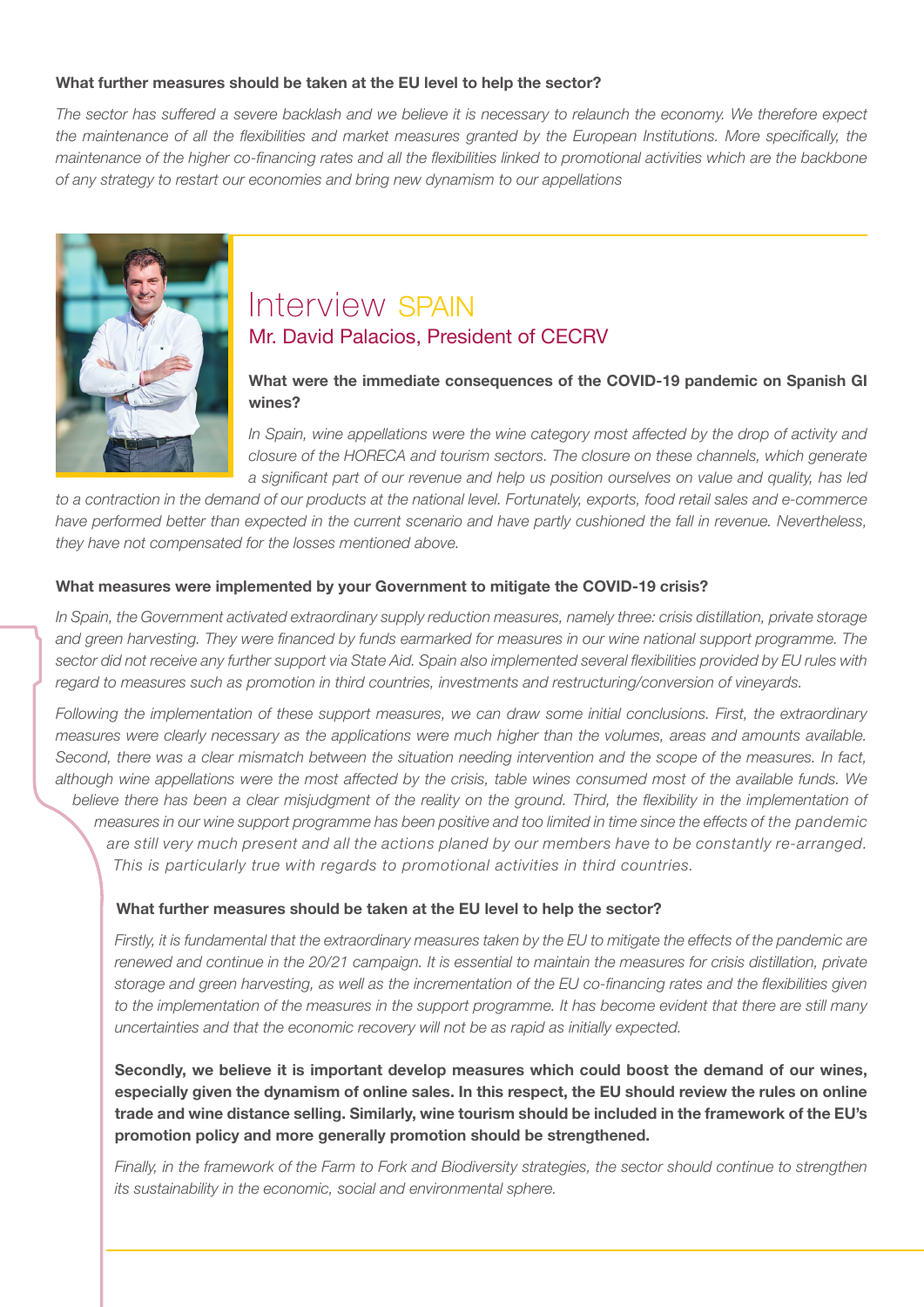

### Interview PORTUGAL Mr. Gilberto Igrejas, President of IVDP

#### What were the immediate consequences of the COVID-19 pandemic on Portuguese GI wines?

The strongest and most immediate consequence of the COVID-19 pandemic was the drop in sales. There was a decrease in exports, especially up to May, and most significantly a reduction in shipments to other EU countries. Until 2019, Portuguese wine exports had been registering year-on-year increases, more in terms of value than quantity, with a consequent

increase in the average price. There has been some recovery since June but this positive development in the amount exported was achieved at the expense of price, with a drop in the average price observed. There was a decrease also of sales on the domestic market. The uptick in online sales, and the increase in wine consumption at home did little to compensate for downward trends caused by the closure of the HORECA sector and the almost total absence of tourism. Wines from the Douro Region are an example of the developments mentioned above for both sales to foreign markets and sales in Portugal. Port wine was mainly impacted by the pandemic in its two main markets France and Portugal, while exports of Douro wine have recovered better since June, as they are much less concentrated in EU countries. For both wines, and unlike what had been confirmed in recent years, the average price has fallen.

#### What measures were implemented by your Government to mitigate the COVID-19 crisis?

To mitigate the impact of the COVID-19 crisis, the Government implemented exceptional measures to support the wine sector with the aims of minimising losses and ensuring the income of wine producers: support for the distillation and private storage of GI wines and the creation a Port Wine Qualitative Reserve. There was also a reinforcement of the VITIS programme. As a way of supporting the promotion of wines in third countries, we highlight the advances that have been allocated for the settlement of payment requests. In addition, making payment deadlines more flexible was an effective measure supporting the promotion and information campaigns wines in the Internal Market.

#### What further measures should be taken at the EU level to help the sector?

Taking into account the drop in sales and with the increased costs of the approaching harvest season, it was essential to take measures that would allow the economic agents in this sector to plan the harvest and to properly manage their stocks, creating conditions so that the price of grapes would not be devalued.

Now, for the wine sector to have a sustainable future, it is essential that sales recover in quantity, but also in terms of average price, requiring the implementation of measures that contribute directly or indirectly to this recovery, whether by boosting exports, traditional sales, or online sales, including through HORECA sales, for which tourism is essential. In the national market, measures that help the tourism sector will have a knock-on benefit for the wine sector.

Support is therefore needed for the promotion and sales of EU wines and for non-traditional forms of promotion and sales, for which many economic agents also need support to adapt. The maintenance of the market measures beyond October 2020 could also mitigate the losses and be helpful in re-establishing trade after COVID-19.